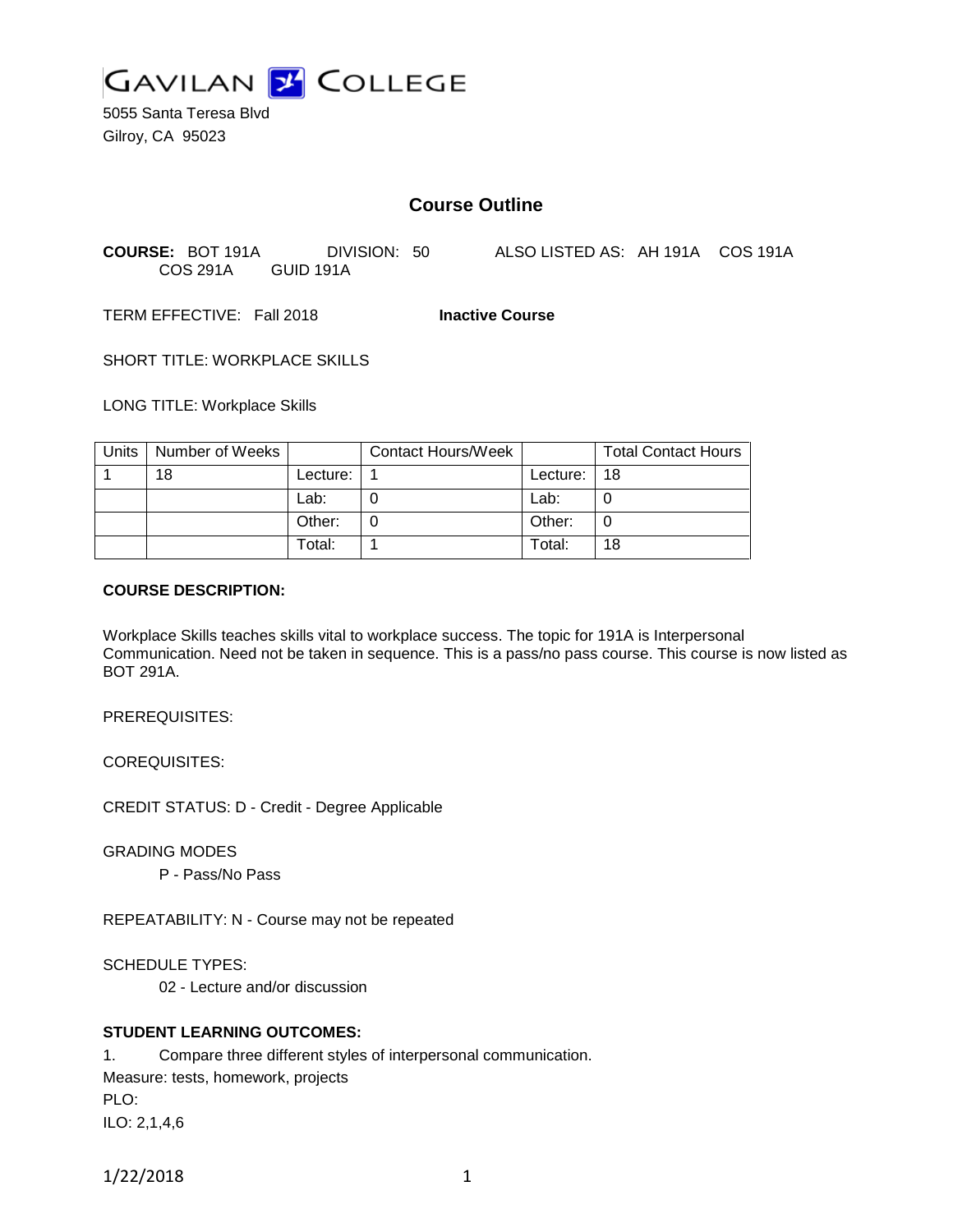GE-LO:

Year assessed or anticipated year of assessment: 2009-10

2. Demonstrate effectively stating own needs and opinions. Measure: tests, performance, homework

PLO:

ILO: 1,4,2,6 GE-LO:

Year assessed or anticipated year of assessment: 2009-10

3. Examine four roadblocks to good listening. Measure: homework, tests, projects PLO: ILO: 2,4,6,5 GE-LO: Year assessed or anticipated year of assessment: 2009-10

4. Compare four basic personality types. Measure: homework, tests PLO: ILO: 2,1,4,5 GE-LO: Year assessed or anticipated year of assessment: 2009-10

5. Illustrate three methods of active listening. Measure: performance, tests, homework PLO: ILO: 2,1,4,5 GE-LO: Year assessed or anticipated year of assessment: 2009-10

## **CONTENT, STUDENT PERFORMANCE OBJECTIVES, OUT-OF-CLASS ASSIGNMENTS**

Inactive Course: 10/23/2017 WEEKS 1-3 3 HOURS Introduction to Interpersonal Communication. Identify the four basic personality types. Identifying your personality style. Homework: List reasons good communication is necessary for employment. Find examples of the different personality types in people you know. List professionals where particular personality styles are common or useful. Identify your primary and secondary personality style. Performance objectives: Students will be able to identify the four basic personality types. Students will be able to identifying their primary and secondary personality style.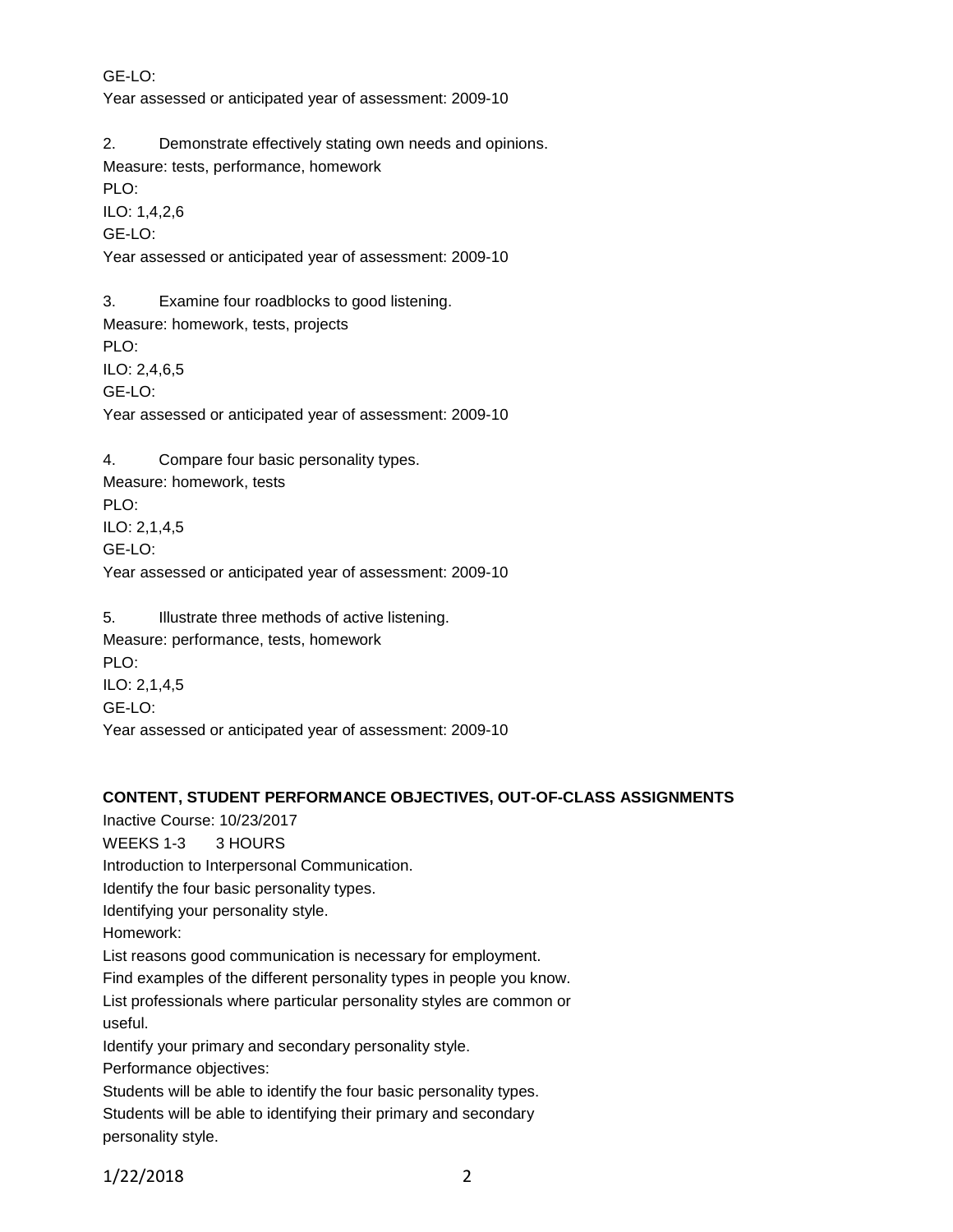Students will be able to list personality styles useful in particular professions. WEEKS 4-6 3 HOURS How to adapt to different people and styles. How to build trust with other people and other styles. Observing body language and speech in others and yourself. Homework: List ways to adapt to people with different personality styles. List good ways to build trust and ways that will reduce trust. List 6 signs that the other person is agreeing or disagreeing with your statement. Observe your own body language when talking to others. Performance objectives: Students will be able to list methods to adapt to different people and styles. Students will be able to list methods to build trust with other people and other styles. Students will be able to interpret body language. WEEKS 7-9 3 HOURS Starting hard conversations. Words to use and avoid. Stating your feelings. Words to use and avoid. Feelings and body language, a crucial connection. How to involve the other person. Homework: List five steps to starting hard conversations. List two words that will often cause trouble in hard conversations. List ways to get the other person involved in the problem. Performance objectives: Students will be able to list methods to start hard conversations. Students will be able to identify good and bad ways to state feelings. Students will know four methods to involve the other person. WEEKS 10-12 3 HOURS Active listening introduction. Using more than your ears. Simple signals and body language in active listening. Comparing facts and feelings while listening Homework: Identify ways to use more than your ears when doing active listening. List examples of facts, feelings, or both while listening. List ways that people show active listening. Performance objectives: Students will be able to explain and use active listening. Students will be able to list ways to use body language signals for active listening. Students will be able to list ways to demonstrate active listening. WEEKS 13-15 3 HOURS Methods to help active listening: signals, mirroring, and paraphrasing. Roadblocks to good listening.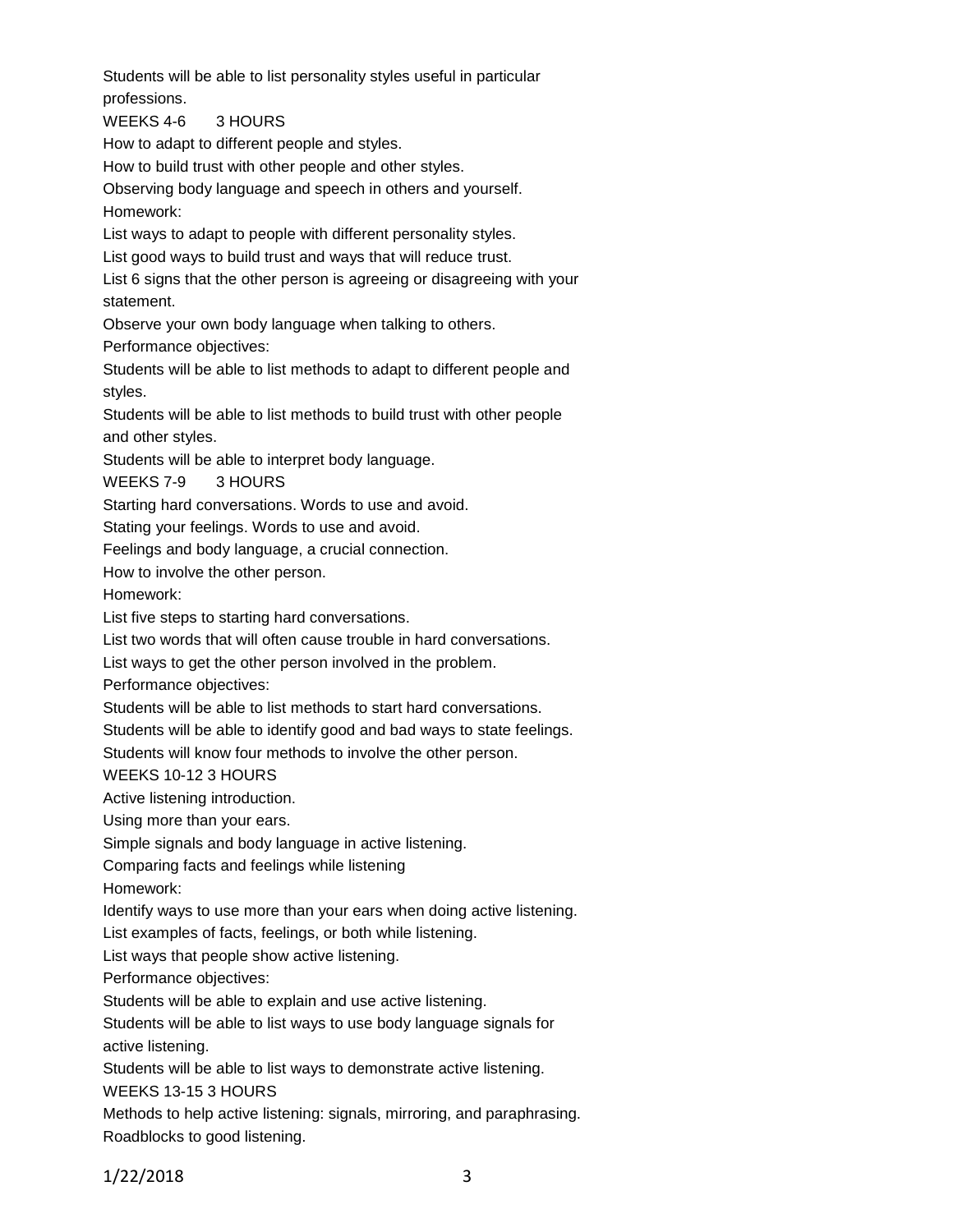Handling poor listening Using active listening to understand directions. Homework: Provide examples of signals, mirroring, and paraphrasing for good listening. List 4 roadblocks to good listening. List 5 ways to handling poor listening. Give four examples, how active listening can clarify directions. Performance objectives: Students will be able to demonstrate active listening, mirroring, and paraphrasing. Students will be able to list ways to avoid roadblocks to good listening. Students will demonstrate active listening techniques when receiving directions. WEEKS 16-17 2 HOURS Listening blockers. Dealing with conflict. Handling insults: baseballs (minor insults) or bullets. Deflecting baseballs and bullets (serious insults). How to stay calm in conflict. Getting agreements. Homework: Provide 4 examples of listening blockers. Provide 4 conflict situations and a way to deal with each. Give examples of four baseballs and methods to handle them. Give examples of four bullets and methods to handle them. Performance objectives: Students will be able to list examples of listening blockers and how to handle conflicts. Students will be able to identify and handle baseballs and bullets when listening. Students will be able to list ways to stay calm in conflict. WEEK 18 2 HOURS Final exam. ASSIGNMENTS: Each week students will complete the required assignments including reading and workbook exercises. **METHODS OF INSTRUCTION:** Lecture, AV presentation, theoretical and skills evaluation, quizzes/exams

#### **METHODS OF EVALUATION:**

The types of writing assignments required: Written homework Reading reports Lab reports The problem-solving assignments required: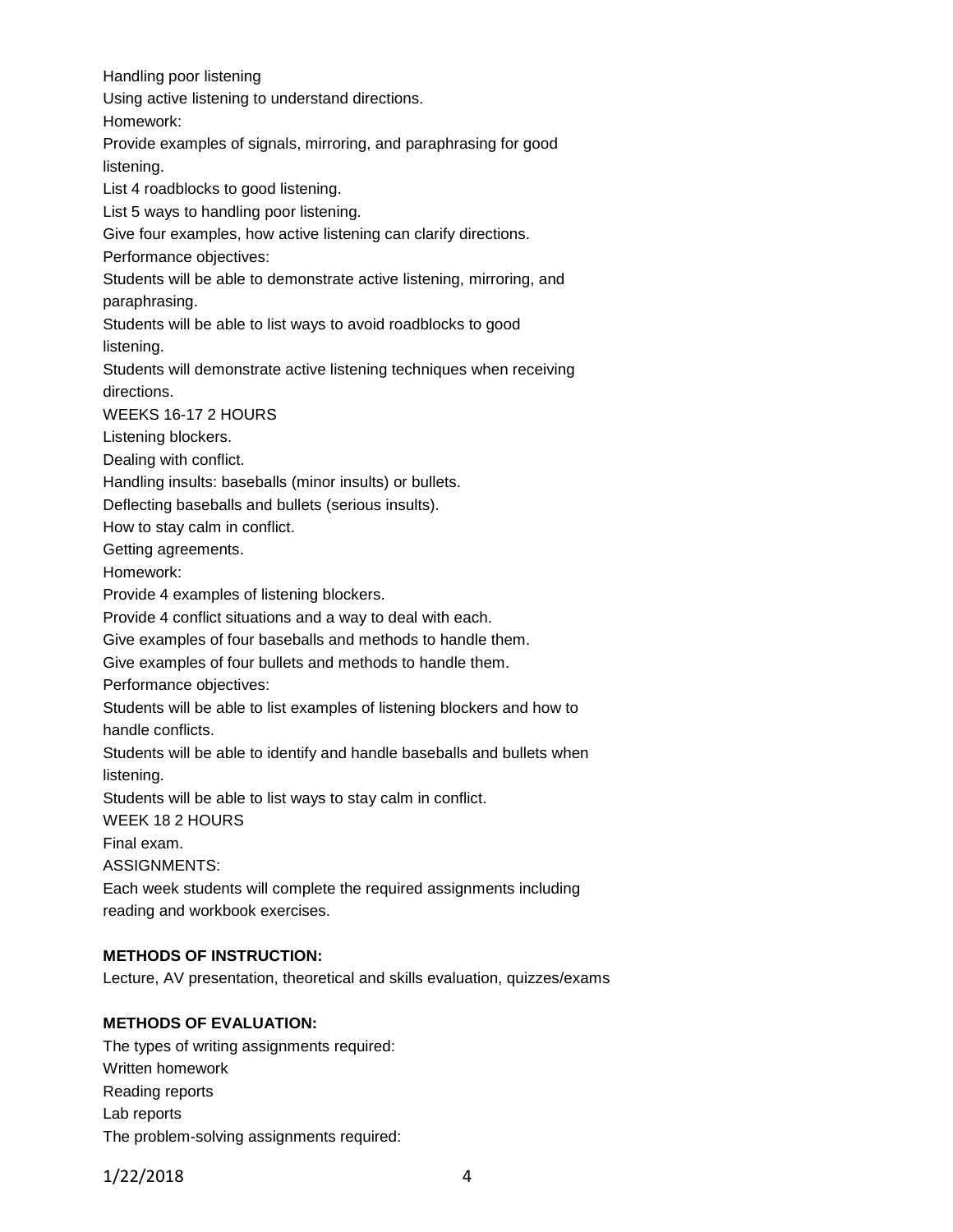Homework problems Field work Quizzes Exams The types of skill demonstrations required: Class performance Field work Performance exams The types of objective examinations used in the course: Multiple choice True/false Matching items Completion Other category: None The basis for assigning students grades in the course: Writing assignments: 20% - 40% Problem-solving demonstrations: 20% - 45% Skill demonstrations: 20% - 45% Objective examinations: 20% - 45% Other methods of evaluation: 0% - 0%

## **REPRESENTATIVE TEXTBOOKS:**

Required:

Donaldson, Cindy and Farley, Dan. Communicating in the Workplace, Work Skills Associates, 2014. Or other appropriate college level text.

ISBN: 13: 9780966086928 (if available)

## **ARTICULATION and CERTIFICATE INFORMATION**

Associate Degree: CSU GE: IGETC: CSU TRANSFER: Transferable CSU, effective 200370 UC TRANSFER: Not Transferable

SUPPLEMENTAL DATA: Basic Skills: N Classification: Y Noncredit Category: Y Cooperative Education: Program Status: 2 Stand-alone Special Class Status: N CAN: CAN Sequence: CSU Crosswalk Course Department: BOT